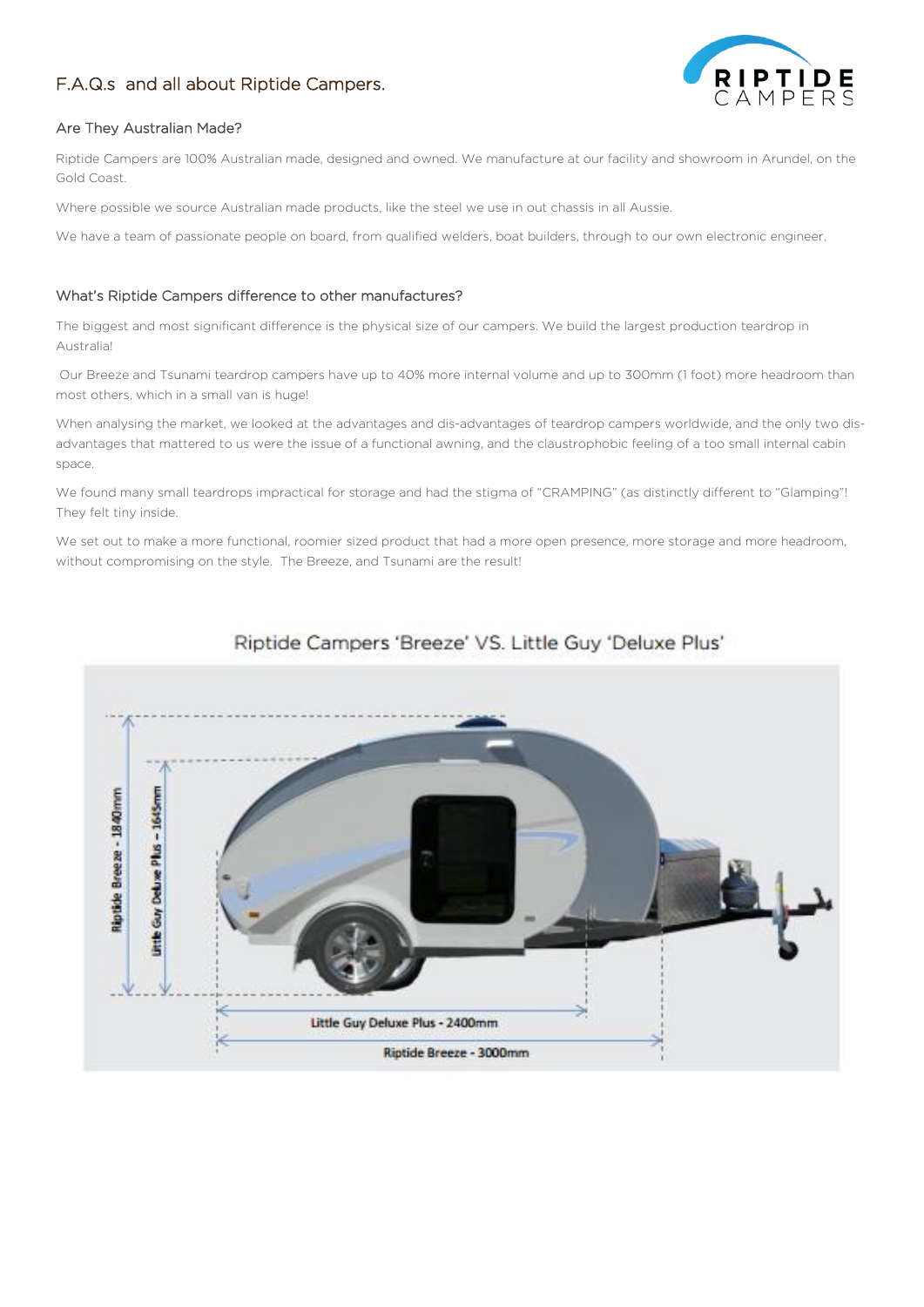# What's the difference to home-made Teardrops?

There are many home-made teardrops on the market, and they have their place, after all, this is where the teardrop concept came from. The key difference is QUALITY.

Design quality, material quality, construction quality, finesses of build techniques, and a warranty.

Production teardrop campers are typically of known quality, and you have a manufacturer's guarantee of quality, compared to something that has been knocked up in someone's back yard.

An example of this quality is the premium birch plywood we use, which is imported from Finland (who makes the best plywood in the world). The ply for the camper walls is made up of 13 layers of veneer 1.4mm thick, and is lighter and rated to a higher standard than our Australian standard 'Marine' Ply.

Note: We would rather use an Aussie product, but this is significantly better!

Another example is the investment in fiberglass moulds and components, like the rear hatch that make or products uniquely Riptide!

#### Can we customise?

We know everyone's different, so we offer both all-inclusive camper packages, as well as the ability to pick and choose what, and how you want your camper to be; from mild to wild!

For those of you, (like us), that want no fuss camping will all the comforts and conveniences; we created the Breeze and Swell – On road Tourer, and the Tsunami and Typhoon - Off Roaders.

Refer to relevant spec sheets for standard inclusions or talk to us if you wish to put your own stamp on it.

# What about Colours?

With your Riptide Camper, we offer you a selection of side wall colours so you can express your own individual style. The roof will come in white, (unless you would like it specific colour).

At time of contract, we will discuss colour options with you.

If you wish for a custom paint to match your car, no problems! We are happy to discuss and quote on request.

# Can I Tow it?

Riptide Campers are substantially larger in size than other teardrop trailers on the market, so naturally will have more weight. But with electric brakes fitted to the camper as standard, it can still be towed and easily manoeuvred with a small car\*, eg. Toyota Corolla has a towing capacity of 1300kg so is ok to tow the Swell and Breeze.

We have endeavoured make our teardrop campers as light to tow as possible, and as they retain their very aero dynamic shape, fuel consumption is low when towing.

Visibility in your wing mirrors is excellent, as you are looking back over the camper guards to any traffic behind.

The body width is approximately the same width as a standard car, so you'll never feel nervous about towing it.

\*Note: Please check your vehicles specific towing/braked capacity before purchase.

The weight for each model is available in the relevant product brochure specifications, found at [www.riptidecampers.com.au](http://www.riptidecampers.com.au/) or by calling us.

# Do I need to fit anything to my car for towing?

Ideally, you should have both an Anderson connector and an electric brake controller fitted to your vehicle by an auto electrician. This is in addition to the correctly rated tow bar.

Fitting an Anderson connector will allow you to charge the camper battery from the tow vehicles' alternator whilst travelling.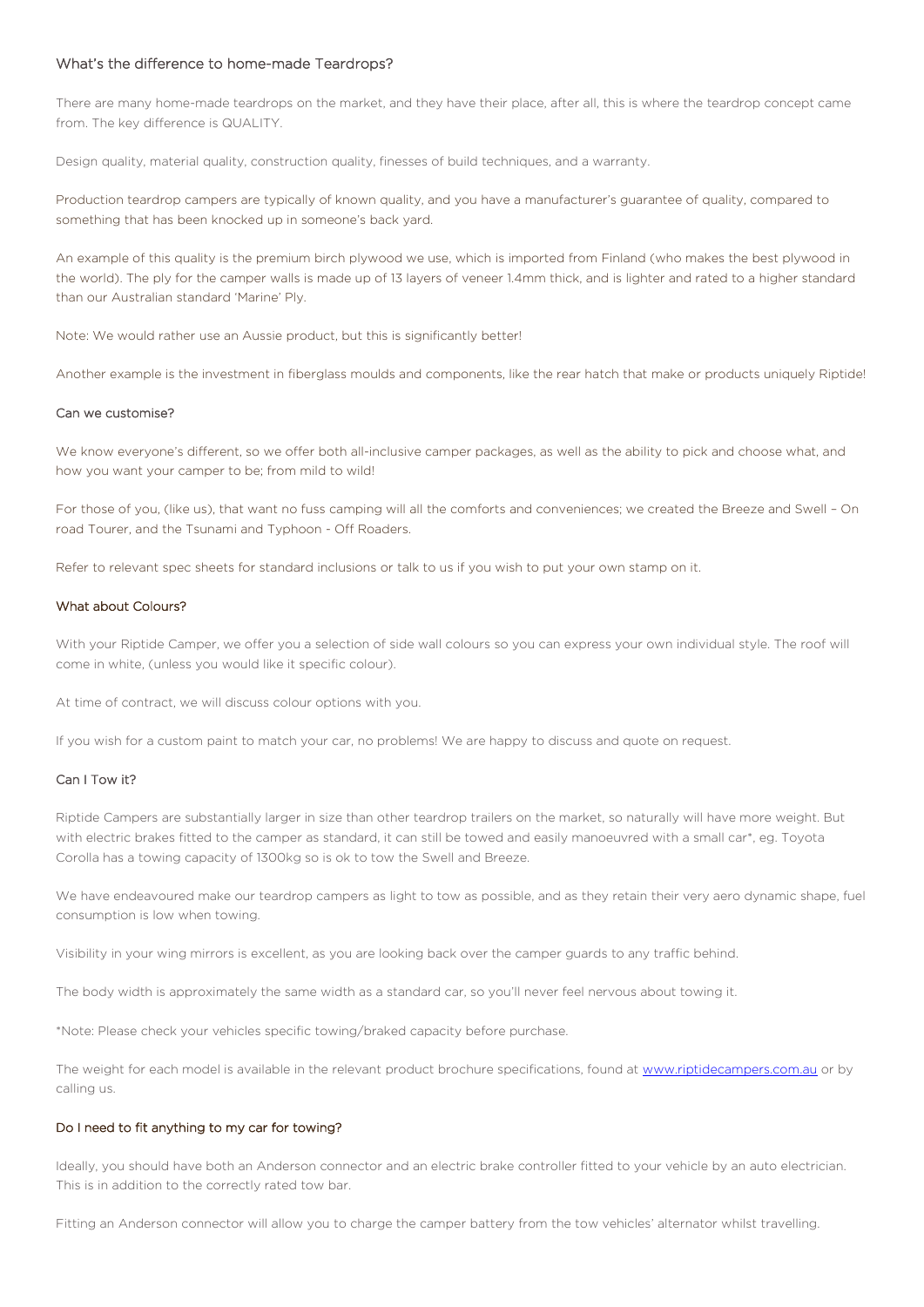And installing and electric brake controller on your car will allow you to use the electric brakes fitted to your Camper. This is not something Riptide Campers can fit for you, but it is highly recommended!

The trailer to car wiring connector fitted to your camper (for lights and indicators) will be a flat 7 pin connector. If you have a round 7 pin connector, you may need an adaptor to convert this to the flat 7 pin type.

For the 'Breeze' a standard 50mm tow ball is required - The Tsunami/Typhoon will require the appropriate off-road coupling (DO35) to be fitted if optionally specified.

# Can we off road?

Absolutely! But only in the Tsunami and Typhoon!

The Swell and Breeze should be treated as you would treat any new 2WD car. It's perfectly capable to travel on graded unsealed roads, short dirt roads to your campsite or to a favoured winery etc., but if more adventure if what you seek, the Tsunami was designed for you!

Please note: Our 2 year Structural Warranty is voided if the Breeze is taken on 4 wheel drive tracks or tracks not suitable for 2WD vehicles.

The Breeze suspension can also be upgraded to a semi off-road package, allowing for greater outback driving ability and confidence.

# What's the warranty?

We offer a two-year structural warranty on manufacture and workmanship, and 12 month warranty on all third party parts and appliances like TVs, fridges etc who's own manufacturer's warranty covers these products.

Please refer our terms and conditions for specific information.

# How do you provide warranty, service and repairs?

Should any issues be encountered while out enjoying your Riptide Camper, please contact us in the 1st instance, and we'll find a service provider close to you.

If you believe you have a warrantable issue, please contact us and we'll discuss this with you and arrange for inspection either by ourselves or a service provider in a location suitable for you. If a problem is found to be warrantable, we will endeavour to carry out repairs or replace parts at our expense and within a reasonable timeframe. If it's a fault in a minor part we will send the replacement part to the service provider for replacement at our expense.

# How do we manage the power?

Our campers operate on both a 240vAC and a 12vDC system (same as a typical car), and come standard with a 105Ah deep cycle AGM sealed and maintenance free battery and battery charging system.

Whilst at a powered campsite, just plug in your Riptide Camper into the provided 240v power inlet and this will run the fridge, battery charger and 240v outlets. When plugged into 240v power, you will never run out of power regardless of how many lights you run, how much TV you watch, or how much Justin Bieber you listen to.

When camping at an unpowered site and depending on length of stay and weather conditions, some power management may be required.

Power from the 12v battery is a limited resource and can be easily depleted. The on board battery can be kept charged by several methods,

- Charging at home before setting out using the 240v inlet,
- While travelling to and from campsites by using Anderson connector (this is a wired link to your car battery, so the vehicle's alternator also charges the Camper's battery. This requires installation (if you require it) on your tow vehicle by an auto electrician, usually at the same time and the electric brake controller is being fitted).
- By solar panels (not supplied See note below\*). Solar power generation is affected by several conditions that need to be considered, such as: cloud cover and the length of daylight hours available. We are happy to talk this over with you or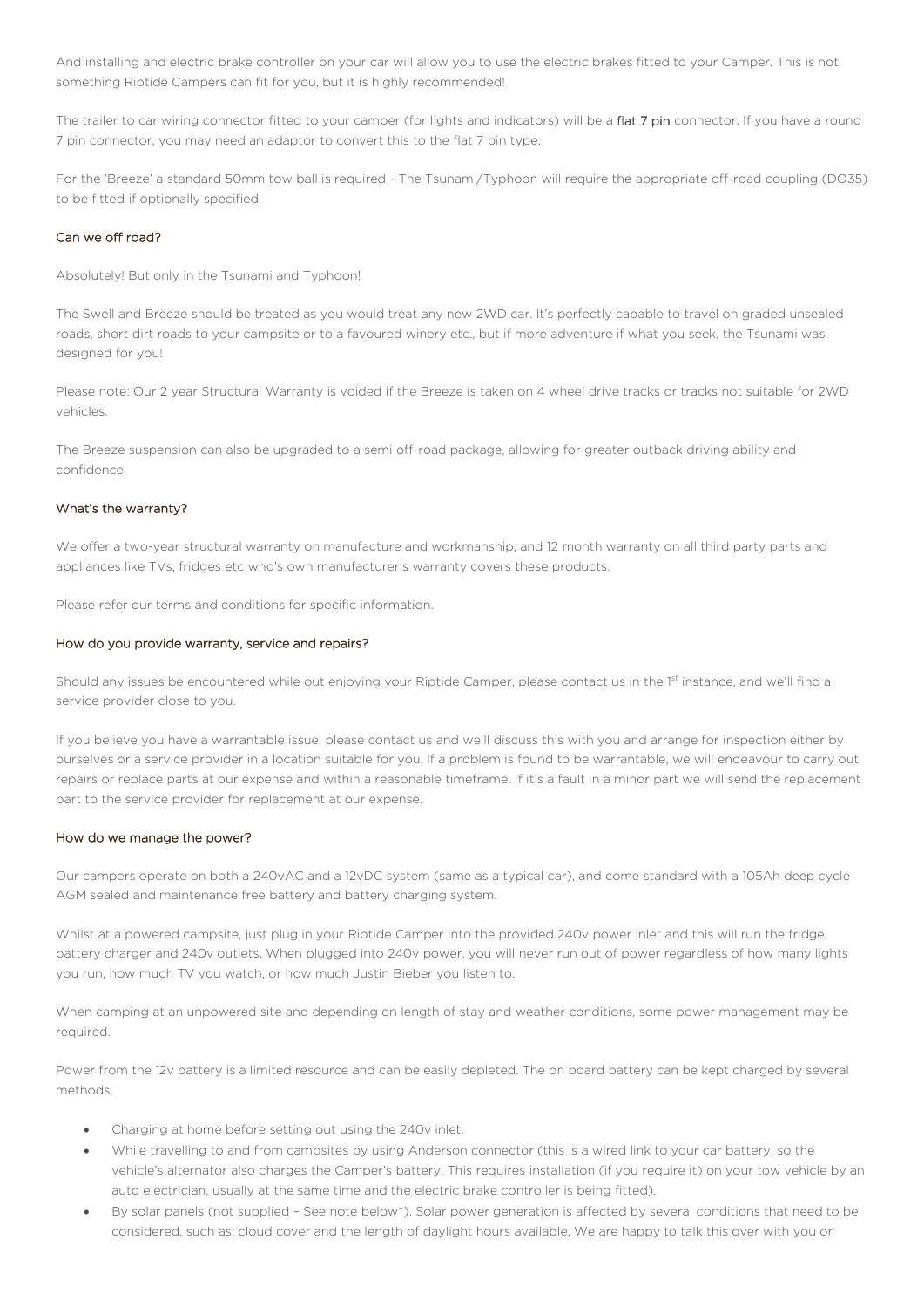there is no shortage of good magazine articles on the subject like this one from Camper Trailer magazine: http://www.campertraileraustralia.com.au/features/technical/1310/solar-power-for-camping/

#### Do you fit solar panels to the Teardrop Camper roof?

No we don't, and this is for several important reasons unique to teardrop campers:

Primarily, with solar panels independent to the camper they can be positioned in a location in the sun and set up on an angle to capture the most the sun's rays. With the solar panels positioned on the camper's roof, you are heavily restricted to where you can park the camper. We much prefer to park the camper in a nice shady spot and run the solar panels out in the sun next to the camper. You will see this in our camping photos.

Having solar panels installed permanently on the camper roof also detracts from the campers styling, is more susceptible to dirt build up (hindering performance), possible breakage from stones thrown up by other vehicles, and finally, is limiting on the angle and position you can set up your camper. You cannot always set up with the front of your teardrop facing north, and horizontal solar panel placement is not ideal for performance.

There are many folding type solar panels available in different price ranges from \$300 - \$1000 and this is a personal preference, and is why we do not supply as standard.

We personally use and recommend the 200W Hard Korr 'Croc Skin' folding solar panels that fold up and fit in our lockable front storage box. We are happy to supply these if required.

#### Do you fit LED lights?

Yes, we only fit LED lighting. Anything else we consider old school and doesn't fit with our quality standard. All lights can be controlled by our custom electronic switch panels. Exterior lights can be turned off on from inside or out.

We have provided an abundance of lighting options inside and outside including concealed strip lights at the front cabin shelf as well as above the speaker panel (above the TV). We find that this provides a nice warm ambient lighting option.

We also provide as standard a amber anti-bug light to the galley area in addition to the white one.

As well as not attracting bugs, this yellow light also offers a nice subtle lighting to the general camping area behind the camper, without being too bright or being too glary.

#### Can we fit a bike rack?

Sure, you can either fit a bike carrier at the rear of the camper (we have thoughtfully provided a standard 50 x 50 hitch receiver under the rear for this) or we can fit one to the drawbar in front of the storage box.

#### What else can we fit?

Because we want our camper to be as flexible as you, we have provided 50 x 50 hitch receivers under the rear on both sides (Breeze) as well of as the back! This is so you can add a BBQ, a hammock chair, an umbrella, and awning, a fishing station, a bike rack, a kayak etc.

You also have the flexibility to delete the standard drawbar storage box and fit something else there if you wish. It isn't there to store anything other than your stuff!

#### Is there an awning?

All teardrop campers share the same complication of adding an awning for protection from the elements. The solution is largely the same right across the globe, and that is to purchase a pop up or fold out type gazebo and put it over the camper when needed.

At Riptide Campers, we are no different; we use and recommend 2 styles: The Coleman Event 14, which is more a large modified dome tent, and the other a heavy duty Wanderer anti-pooling gazebo. Both are available at good camping stores for the around \$300.00 mark.

Both can have attachable walls etc. for additional privacy and weather protection. We usually carry 2 walls in case a chilly wind picks up. For longer or more remote stays, we also pop up a shower/toilet tent in the corner that acts as a toilet and change room.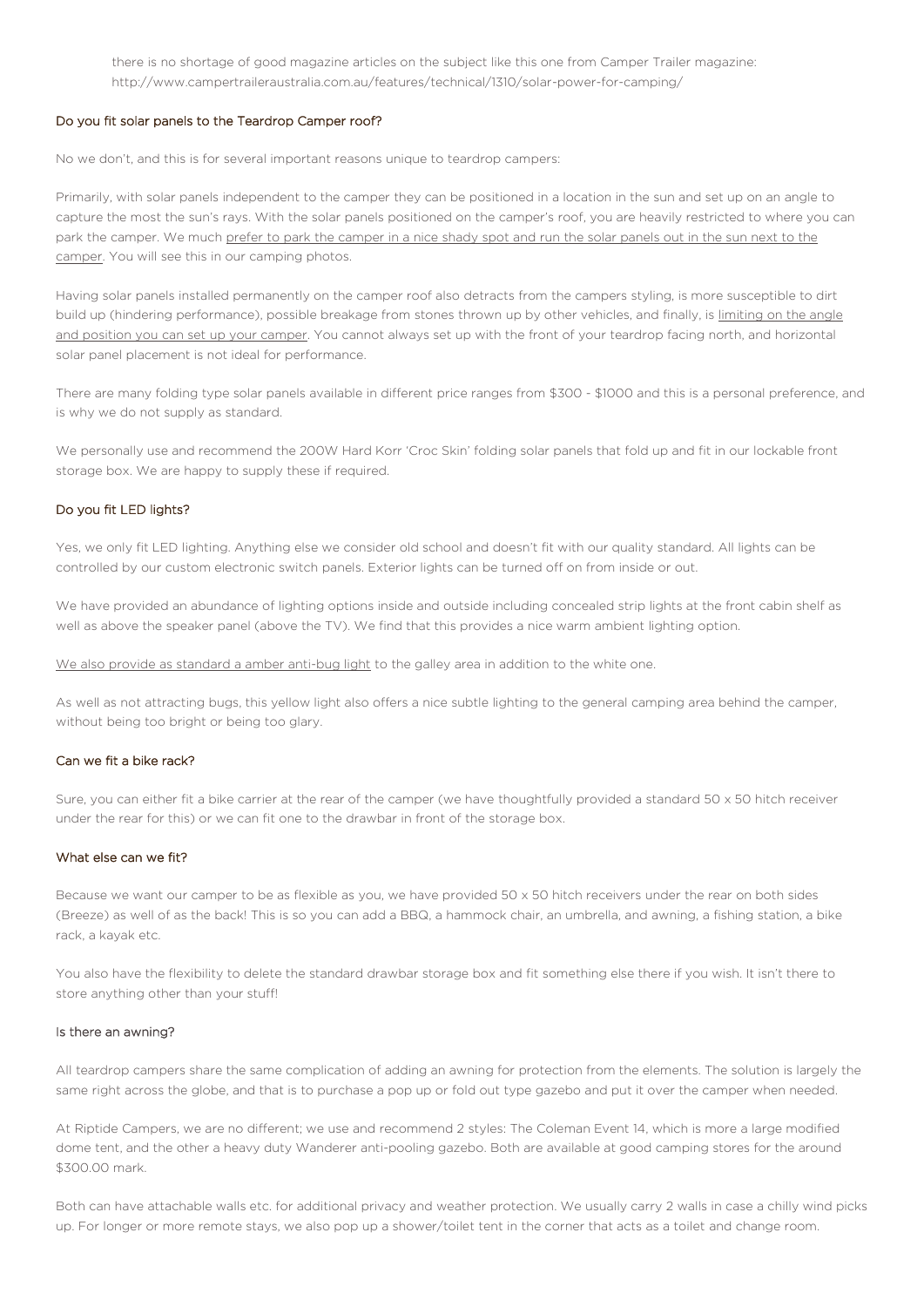We are currently working on our own unique awning for the Breeze – keep an ear and an eye out for this in the future, and we'll be sure to let our customers know about it!

The Riptide Tsunami has options on the roof rack for 4x4 style awnings to be fitted as well.

#### Are the campers lockable?

Absolutely! Fully lockable with deadlocks!

Both side doors are key lockable. Each door has an internal 'sub-door' that has a security screen and midge mesh fitted.

So, even with the doors locked, you can still have doors open to pick up those ocean Breezes, and not worry about bugs or security.

The rear hatch and also the front storage box are also key lockable.

# Is there Ventilation and Insulation?

All Riptide Campers have 2 large lockable doors (1 either side) and these have security doors with flyscreens built within them. This allows for airflow across the cabin.

There is also a roof vent with reversible fan which can be used for cooling, and 2 x Sirocco II fans fitted as standard (excluding Swell).

Unlike a canvas camper trailer, the roof of every Riptide Camper is fully insulated to ensure maximum comfort and minimal noise for a great night's sleep!

# What size is the bed?

The bed in our campers is a Queen-size in length (6'8") and just a little narrower. (Swell is a double size mattress).

Our mattresses consist of two individual, full length mattresses (like 2 twin beds together).

Because they are 1 piece mattresses, there are no uncomfortable mattress joins running across the bed, and across your body.

Mattresses are 5" thick (4"+ 1") Dunlop foam with a 10 year guarantee and fitted inside durable washable covers as standard with an option for innerspring if preferred.

We ourselves use the 5" foam.

### Is there an entertainment centre?

As standard in the Breeze, we fit a 19" full HD TV with inbuilt DVD player. The TV is optional in the Off-road models.

Importantly, the TV fitted, is a higher quality Marine/RV product that not only draws less power from your 12v system than a household product some manufacturers fit, but is also designed for longer life and a build to suit a mobile environment.

To the left of the TV, is a Fusion digital media player with Bluetooth to play all your favourite tracks through the quad speaker system so you can sit by the fire and control your music without even leaving your chair.

Speakers are matched to the head unit, with 2 fitted inside and 2 fitted outside.

#### How are they made?

The chassis is 100% Australian Steel welded by qualified boilermakers.

The body components are all CNC router cut from the world's best Birch faced marine plywood imported from Finland. Each internal face finished with 3 coats of the best quality UV lacquer to finish.

Each component is precision cut to ensure correct fit and finish and is mortise and tenon or dado jointed into mating structural pieces to form a monocoque construction.

The exterior roof of the caper is skinned with pre-painted aluminium panel, and the sides are a pre-painted aluminium composite panel.

Pelmets are upholstered in high quality marine vinyl to be low maintenance.

#### How can we see one? Do you go to camping shows?